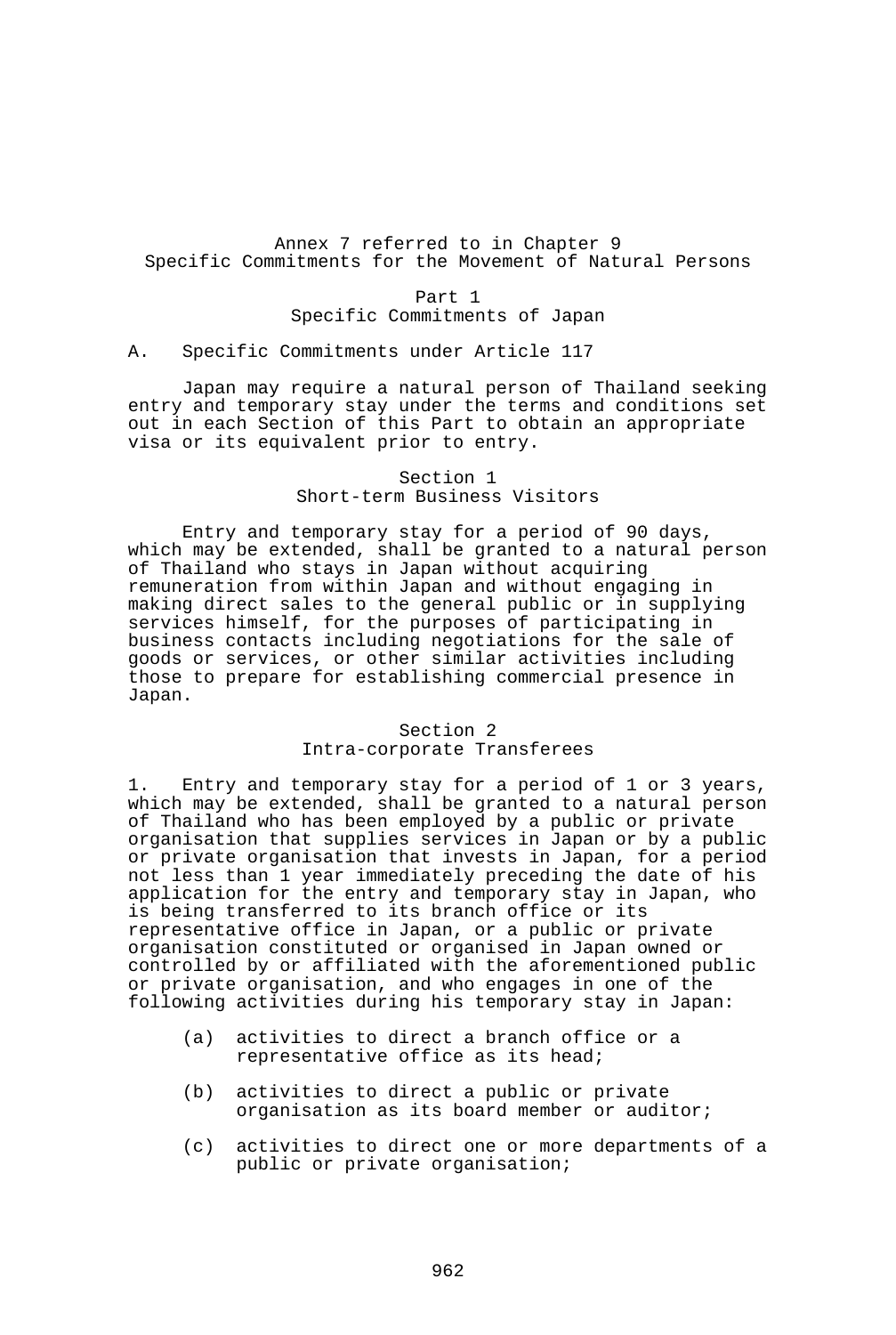- (d) activities which require technology or knowledge at an advanced level pertinent to physical sciences, engineering or other natural sciences, recognised under the status of residence of "Engineer" provided for in the Immigration Control and Refugee Recognition Act (Cabinet Order No. 319 of 1951); or
- (e) activities which require knowledge at an advanced level pertinent to human science, including jurisprudence, economics, business management and accounting, or which require ideas and sensitivity based on culture of a country other than Japan, recognised under the status of residence of "Specialist in Humanities/International Services" provided for in the Immigration Control and Refugee Recognition Act.
- Note: For the purposes of this Annex, a public or private organisation is "affiliated" with another public or private organisation when the latter can significantly affect the decision making of the former on finance and business policy.

2. Activities which require technology or knowledge at an advanced level pertinent to natural or human sciences referred to in subparagraph 1(d) and (e) above mean activities in which the natural person may not be able to engage without the application of specialised technology or knowledge of natural or human sciences acquired by him, by completing college education (i.e. bachelor's degree) or higher education, or by having been engaged in the activities for at least 10 years.

# Section 3 Investors

 Entry and temporary stay for a period of 1 or 3 years, which may be extended, shall be granted to a natural person of Thailand who engages in one of the following activities during his temporary stay in Japan:

- (a) activities to invest in business in Japan and manage such business;
- (b) activities to manage business in Japan on behalf of a person other than that of Japan who has invested in such business; or
- (c) conduct of business in Japan in which a person other than that of Japan has invested.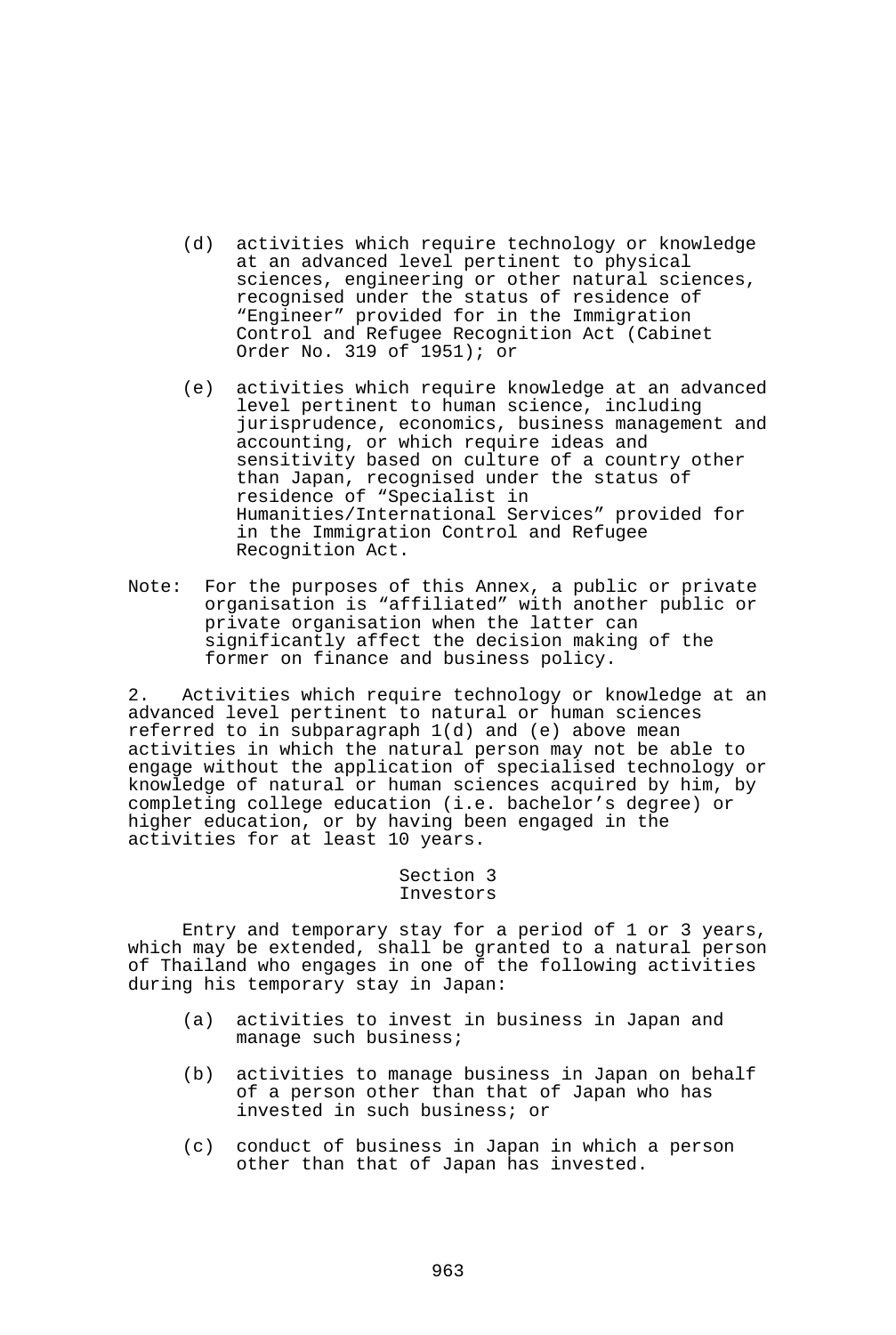# Note: The term "business" referred to in this Section includes Thai spa service.

## Section 4 Natural Persons of Thailand who Engage in Professional Services

 Entry and temporary stay for a period of 1 or 3 years, which may be extended, shall be granted to a natural person of Thailand who is a legal, accounting or taxation service supplier qualified under Japanese law and who engages in one of the following activities during his temporary stay in Japan:

- (a) legal services supplied by a lawyer qualified as "Bengoshi" under Japanese law;
- (b) legal advisory services on law of jurisdiction where the service supplier is a qualified lawyer on condition that the service supplier is qualified as "Gaikoku-Ho-Jimu-Bengoshi" under Japanese law;
- (c) legal services supplied by a patent attorney qualified as "Benrishi" under Japanese law;
- (d) legal services supplied by a maritime procedure agent qualified as "Kaijidairishi" under Japanese law;
- (e) accounting, auditing and bookkeeping services supplied by an accountant qualified as "Koninkaikeishi" under Japanese law; or
- (f) taxation services supplied by a tax accountant qualified as "Zeirishi" under Japanese law.

### Section 5

Natural Persons of Thailand who Engage in Business Activities, which Require Technology or Knowledge at an Advanced Level or which Require Specialised Skills belonging to Particular Fields of Industry, on the Basis of a Personal Contract with Public or Private Organisations in Japan

1. Entry and temporary stay for a period of 1 or 3 years, which may be extended, shall be granted to a natural person of Thailand who engages in one of the following business activities of supplying services, during his temporary stay in Japan on the basis of a personal contract with a public or private organisation in Japan: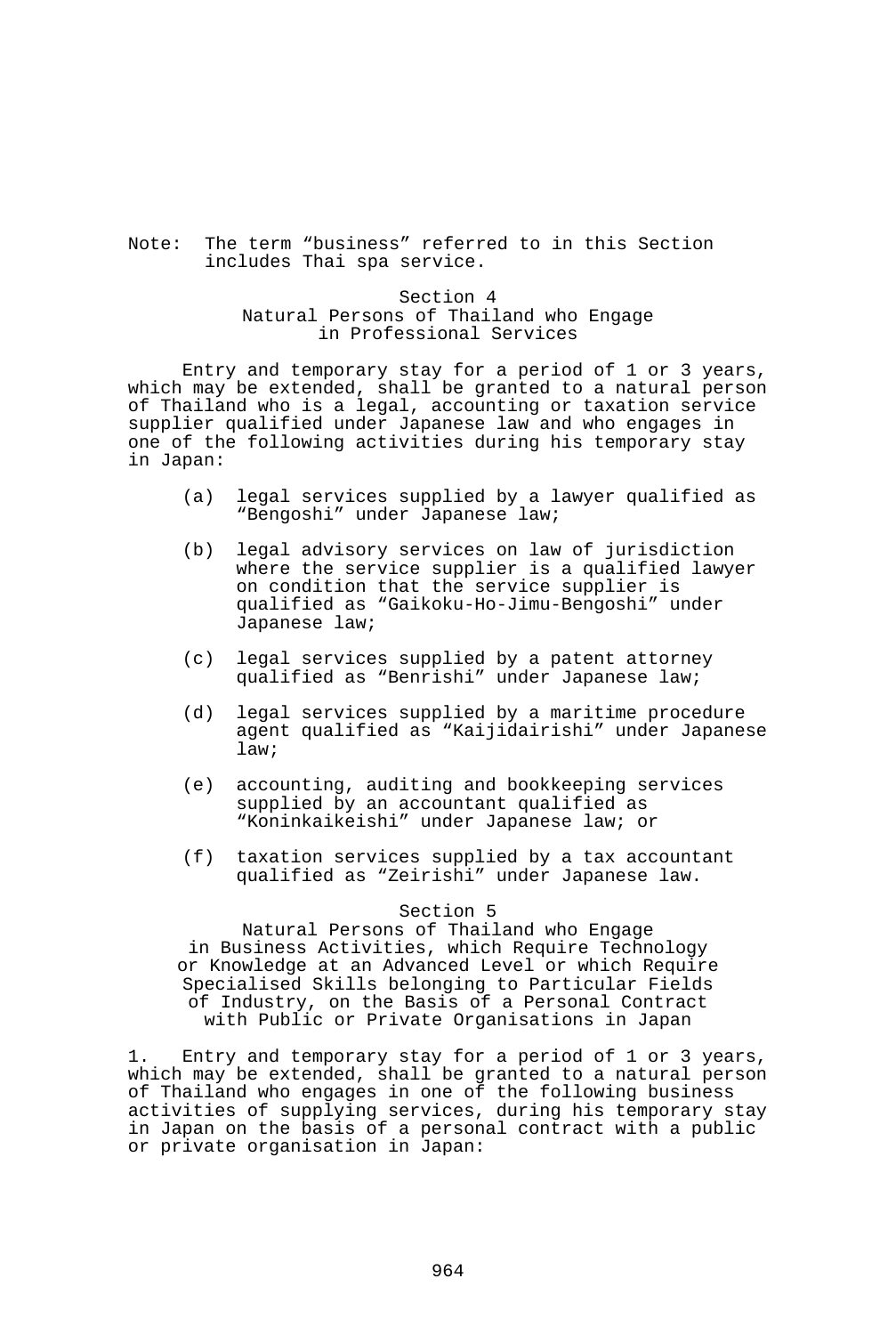- (a) activities which require technology or knowledge at an advanced level pertinent to physical sciences, engineering or other natural sciences under the status of residence of "Engineer", whose scope is provided for in the Immigration Control and Refugee Recognition Act;
- (b) activities which require knowledge at an advanced level pertinent to human science, including jurisprudence, economics, business management and accounting, or which require ideas and sensitivity based on culture of a country other than Japan, under the status of residence of "Specialist in Humanities/International Services", whose scope is provided for in the Immigration Control and Refugee Recognition Act; or
- (c) activities which require specialised skills relating to Thai cuisine under the status of residence of "Skilled Labour", whose scope is provided for in the Immigration Control and Refugee Recognition Act, provided that the natural person who engages in such activities satisfies the following requirements:
	- (i) having work experience as Thai cook for at least 5 years, inclusive of the time spent at an educational institution to fulfil the requirements for acquiring the Certification of National Skill Standard issued by the Ministry of Labour of Thailand (hereinafter referred to in this Annex as "NSS") as Thai cook;
	- (ii) having at least level 1 of the Certification of NSS as Thai cook; and
	- (iii) receiving or having received adequate remuneration as Thai cook in Thailand in the 1-year period immediately preceding the date of application for the entry and temporary stay in Japan.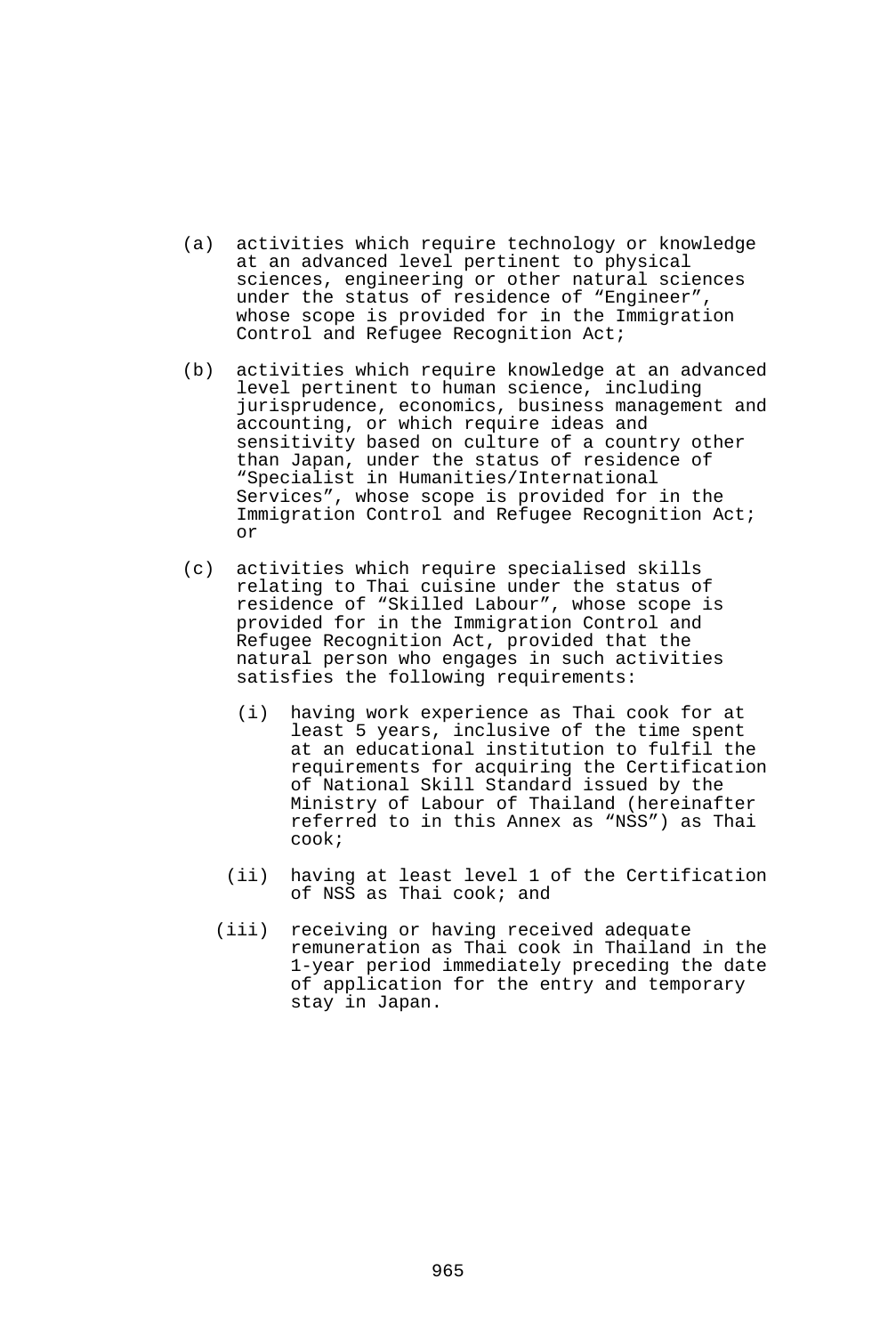- Note 1: For the purposes of this subparagraph, the term "adequate remuneration" means the amount of remuneration or its equivalent in cash, which is more than the amount of the average wage of employees in all industries in Thailand, which shall be calculated on an annual basis by the Japanese authorities, based on the latest available statistical data provided in the Labour Force Survey published by the National Statistical Office of the Ministry of Information Technology and Communications of Thailand.
- Note 2: For reference purposes, "the amount of the average wage" referred to in Note 1 above for each quarter of the year 2004 is as follows:

6,754.3 baht for the first quarter;

 6,817.9 baht for the second quarter;

 7,014.7 baht for the third quarter; and

 7,073.7 baht for the fourth quarter.

2. Activities which require technology or knowledge at an advanced level pertinent to natural or human sciences referred to in paragraph 1 above mean activities in which the natural person may not be able to engage without the application of specialised technology or knowledge of natural or human sciences acquired by him, by completing college education (i.e. bachelor's degree) or higher education, or by having been engaged in the activities for at least 10 years.

### Section 6 Instructors

 Entry and temporary stay for a period of 1 or 3 years, which may be extended, shall be granted to a natural person of Thailand who engages in one of the following activities during his temporary stay in Japan under the status of residence of "Instructor", whose scope is provided for in the Immigration Control and Refugee Recognition Act:

 (a) activities to teach Thai classical or traditional dance;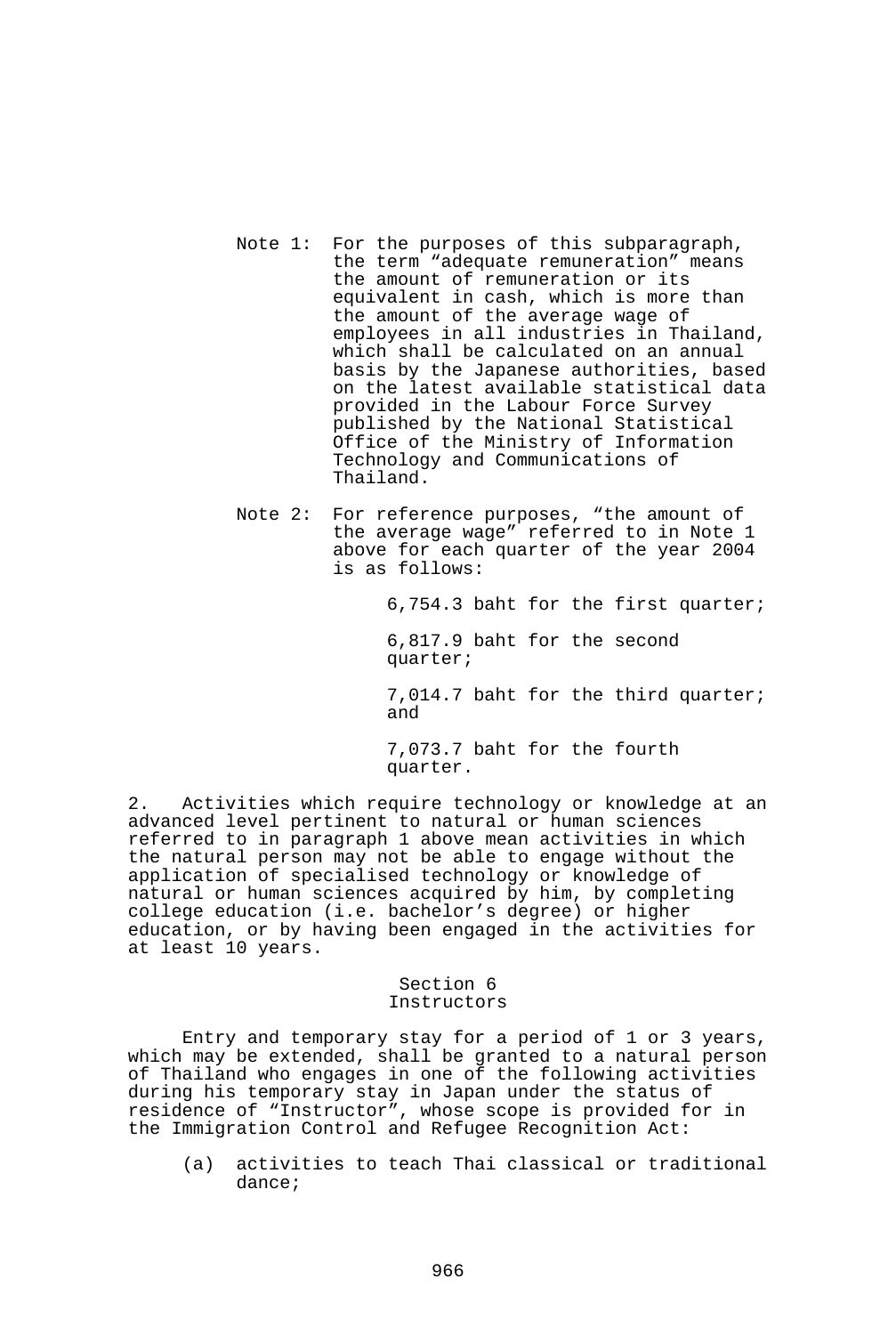- (b) activities to teach Thai music;
- (c) activities to teach Thai cuisine;
- (d) activities to teach Thai boxing;
- (e) activities to teach Thai language; or
- (f) activities to teach Thai spa service.

B. Specific Commitments under Article 118

 A graduation from a university or a college in Thailand may be considered to be equivalent to the graduation from a university or a college in Japan for the purposes of fulfiling the educational requirement for granting entry and temporary stay under the status of residence of "Engineer" and "Specialist in Humanities/International Services", whose scope is provided for in the Immigration Control and Refugee Recognition Act, subject to evaluation by the Japanese authorities in accordance with Japanese law.

C. Issues for Further Negotiations under Article 121

 Japan shall enter into negotiations with Thailand under the Sub-Committee on Movement of Natural Persons set up under Article 120 regarding the following issues:

- (a) the possibility of acceptance of Thai certified careworker by Japan, with a view to reaching a conclusion of the negotiations within 1 year if possible, but not later than 2 years, after the entry into force of this Agreement; and
- (b) the possibility of acceptance of Thai spa therapist by Japan, with a view to reaching a conclusion of the negotiations not later than 2 years after the entry into force of this Agreement.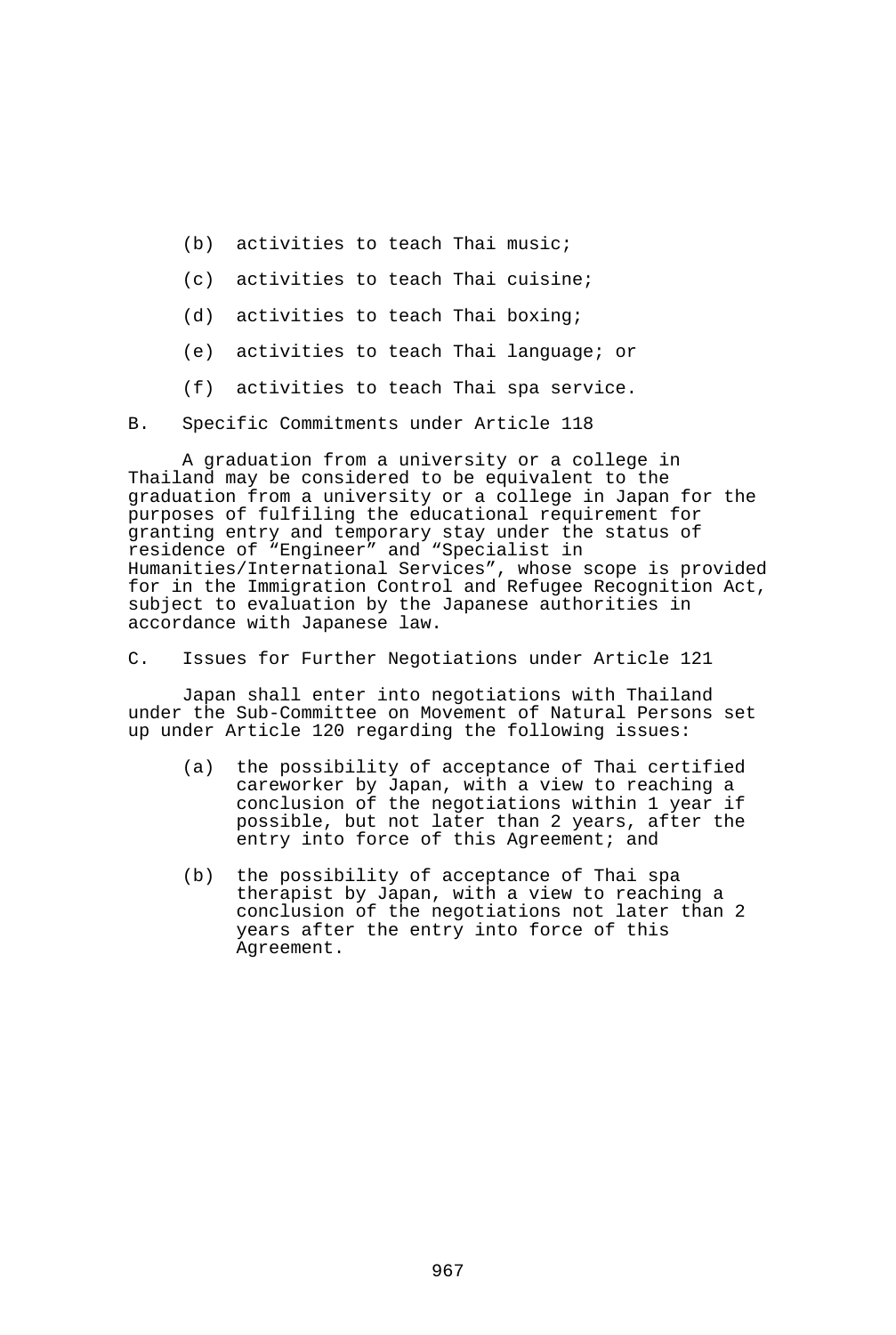### Part 2 Specific Commitments of Thailand

#### A. Specific Commitments under Article 117

 Thailand may require a natural person of Japan seeking entry and temporary stay under the terms and conditions set out in each section of this Part to obtain an appropriate visa prior to entry.

 Unless otherwise specified, Sections 1 through 6 shall apply to all sectors/activities except the 39 professions stipulated in the Royal Decree Prescribing Works Relating to Occupation and Profession in which an Alien is Prohibited to Engage B.E. 2522 (1979).

## Section 1 Short-term Business Visitors

 For sectors or subsectors where Thailand undertakes specific commitments in commercial presence or presence of natural persons mode under Article 77 and for all manufacturing sectors, a natural person of Japan who holds a Non-Immigrant visa and intends to stay in Thailand for the purposes of participating in business meetings or contacts, entering into contract to sell or purchase goods or services, visiting business establishments or other similar activities and entering with a purpose to establish a commercial presence in Thailand, where such activities do not involve direct sales to the general public or supply of services, shall be granted entry and temporary stay, and a work permit, when applied for, for an initial period of not more than 90 days and such period may be extended for up to 1 year from the arrival date, provided that the criteria stipulated by the Department of Employment under the Working of Aliens Act B.E. 2521 (1978) and the Immigration Bureau under the Immigration Act B.E. 2522 (1979) have been satisfied.

### Section 2 Intra-corporate Transferees

1. For sectors or subsectors where Thailand undertakes specific commitments in commercial presence mode under Article 77 and for all manufacturing sectors, a natural person of Japan who is an employee of the level of manager or executive or a specialist of a juridical person of Japan and who is transferred temporarily for the supply of a service through commercial presence in Thailand, shall be granted entry and temporary stay for an initial period not exceeding 1 year from the arrival date, provided that: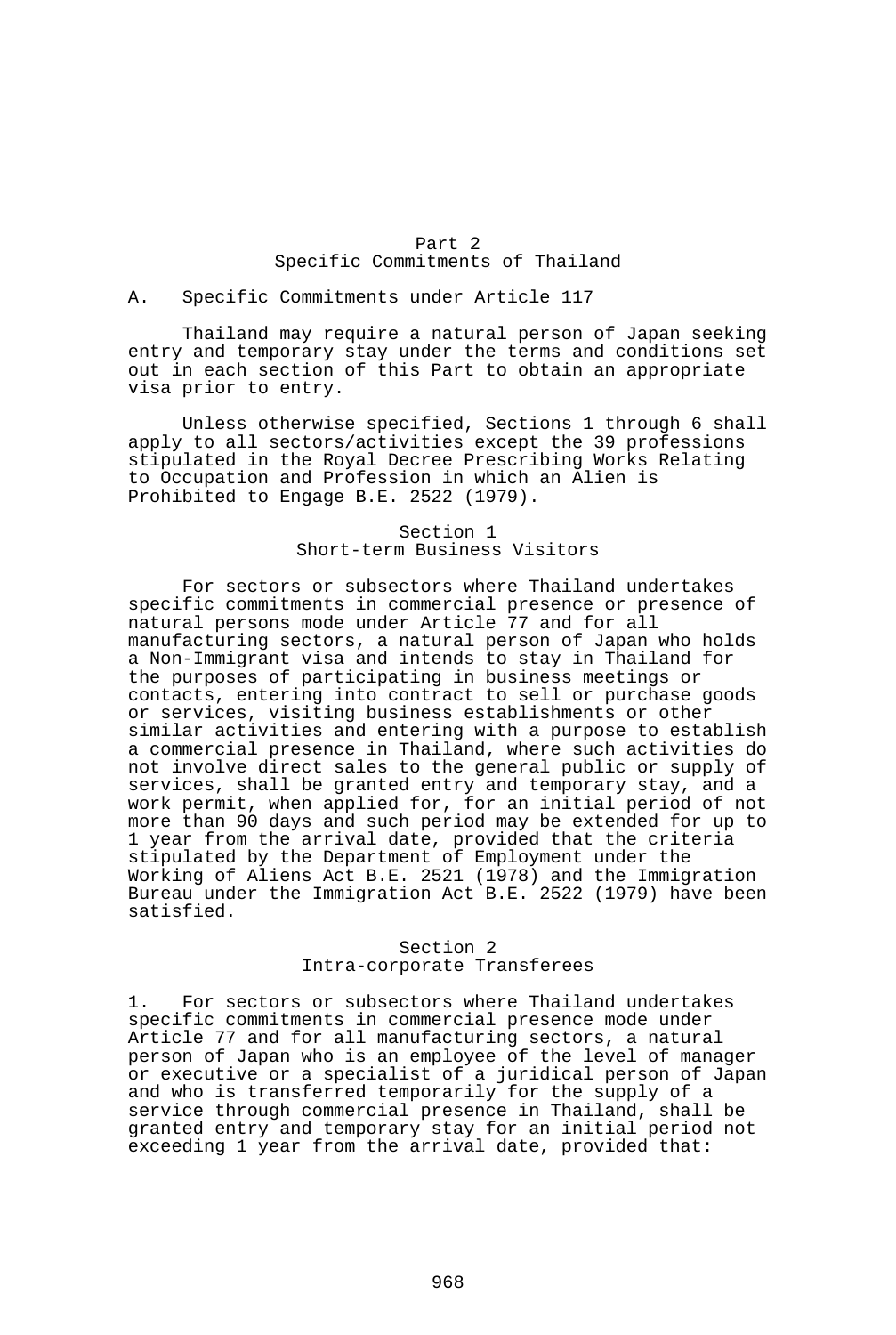- (a) such natural person has been employed by the juridical person concerned outside Thailand for a period of not less than 1 year immediately preceding the date of his application for admission;
- (b) such person must hold a Non-Immigrant visa; and
- (c) the criteria stipulated by the Immigration Bureau under the Immigration Act have been satisfied.

2. The temporary stay referred to in paragraph 1 above may be extended for a further 3 terms of not more than 1 year each.

3. A work permit for an initial period of 1 year shall also be granted to such person, when applied for, and such period may be extended on a yearly basis for up to a total of 4 years subject to verification of ongoing employment with original employer and compliance with relevant Thai laws and regulations (i.e. the Working of Aliens Act and other labour laws).

4. A branch or affiliate of the juridical person concerned must import not less than 3 million baht of foreign currencies into Thailand for each foreigner. total number of foreigners is limited to 10 persons per company.

- Note: (a) The term "manager" is defined as a natural person within an organisation who:
	- (i) primarily directs the organisation, or a department or sub-division of the organisation, supervises and controls the work of other supervisory, professional or managerial employees, has the authority to hire and fire or recommend hiring and firing, or other personnel actions (such as promotion or leave authorisation), and exercises discretionary authority over day-to-day operations; and
	- (ii) does not include first-line supervisors, unless the employees supervised are professionals, nor does it include employees who primarily perform tasks necessary for the provision of the service.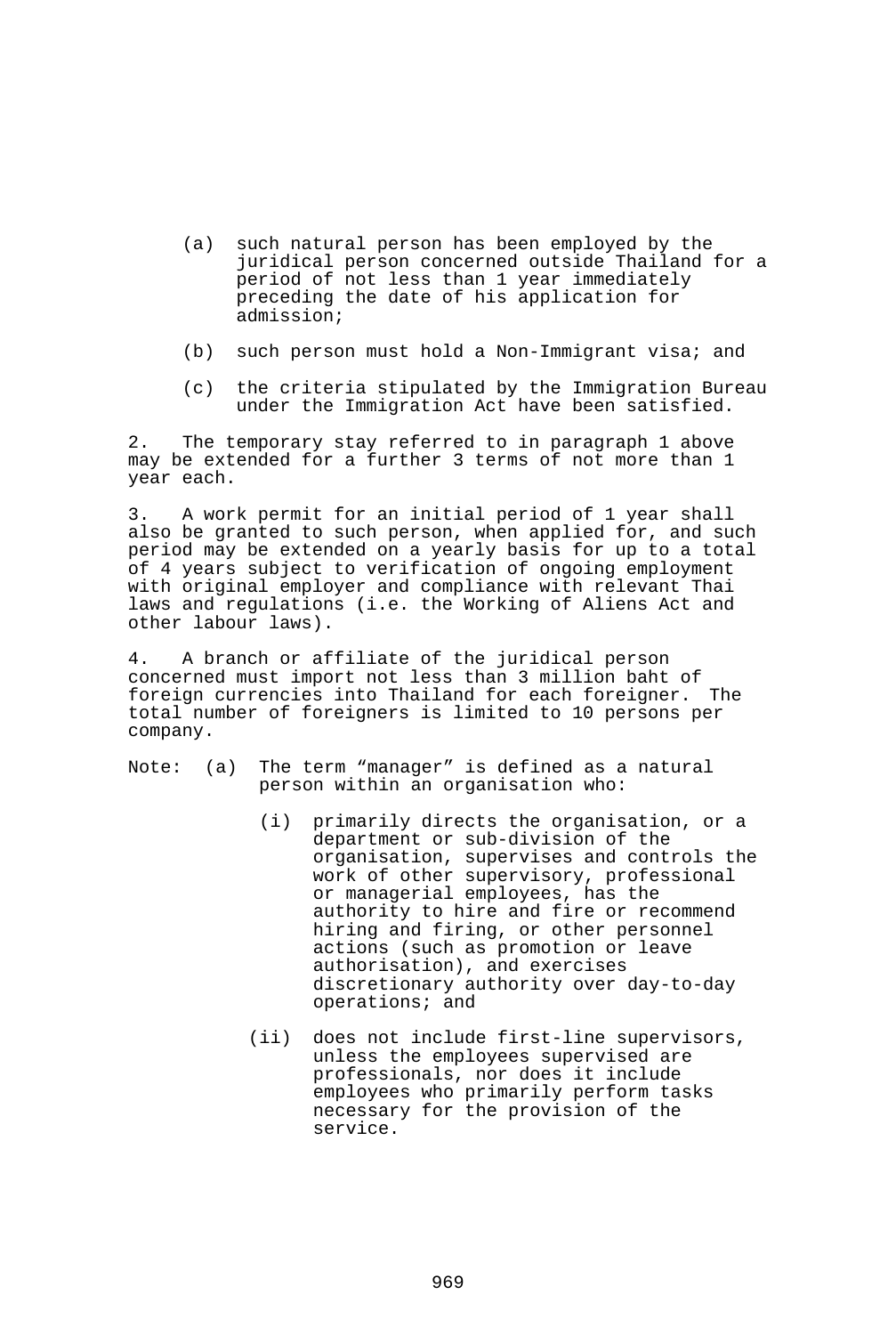- (b) The term "executive" is defined as a natural person within an organisation who primarily directs the management of the organisation, establishes the goals and policies of the organisation, exercises wide latitude in decision-making, and receives only general supervision or direction from higher-level executives, the board of directors, or stockholders of the business. An executive would not directly perform tasks related to the actual provision of a service or services of the organisation.
	- (c) The term "specialist" is defined as a natural person within an organisation who possesses knowledge at an advanced level of continued expertise and who possesses proprietary knowledge of the organisation's services, research equipment, techniques, or management.

### Section 3 Investors

1. For sectors or sub-sectors where Thailand undertakes specific commitments in commercial presence mode under Article 77 and for all manufacturing sectors,

- (a) a natural person of Japan who is making or has made investments in the Area, as defined in paragraph (b) of Article 73 or paragraph (a) of Article 91, of Thailand; or
- (b) a natural person of Japan who is a representative or employee of a juridical person of Japan that is making or has made investments in the Area of Thailand except,
	- (i) a representative or employee of a branch located in the Area of Japan of a juridical person of a non-Party;
	- (ii) for all manufacturing sectors, a representative or employee of a juridical person of Japan which is owned or controlled by persons of a non-Party and has no substantive business operations in Japan; or
	- (iii) for all service sectors, a representative or employee of a juridical person of Japan which is owned or controlled by persons of a non-Party, in case the benefits of Chapter 7 are denied to such a juridical person in accordance with Article 87,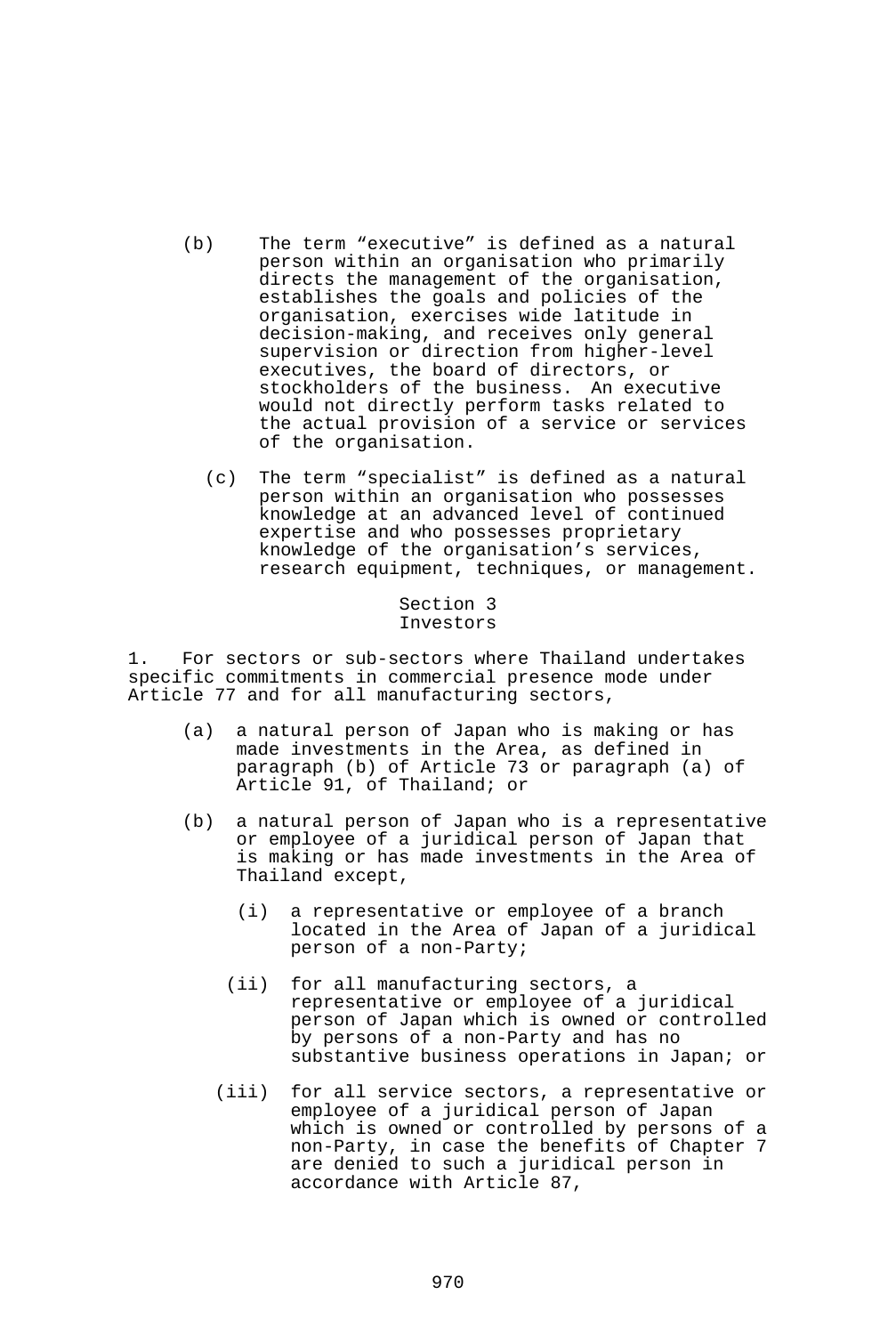shall be granted entry and temporary stay for an initial period not exceeding 90 days and such period may be extended for up to 1 year from the arrival date, provided that such person holds a Non-Immigrant visa and intends to stay in Thailand for the purposes of investment activities, and the criteria stipulated by the Immigration Bureau under the Immigration Act have been satisfied.

2. A work permit shall also be granted to such person, when applied for, for an initial period of not more than 90 days and such period may be extended for up to 1 year from the arrival date, provided that the criteria stipulated by the Department of Employment under the Working of Aliens Act have been satisfied.

> Section 4 Natural Persons of Japan who Engage in Professional Services

No commitment.

#### Section 5

Natural Persons of Japan who Engage in Business Activities, which Require Technology or Knowledge at an Advanced Level or which Require Specialised Skills belonging to Particular Fields of Industry, on the Basis of a Personal Contract with Public or Private Organisations in Thailand

- 1. For the following subsectors:
	- (a) Consultancy services related to the installation of computer hardware (CPC 84100);
	- (b) Software implementation services (CPC 84210+84220+84230+84240+84250);
	- (c) Data processing services (excluding those provided over public telecommunications network) (CPC 84310+84320+84330+84390);
	- (d) Data base services (excluding those provided over public telecommunications network) (CPC 84400);
	- (e) Other computer services: Software training services for staff of clients (part of CPC 84900);
	- (f) General management consulting services (CPC 86501);
	- (g) Engineering services (CPC 86721 to 86727+86729) (except civil engineer);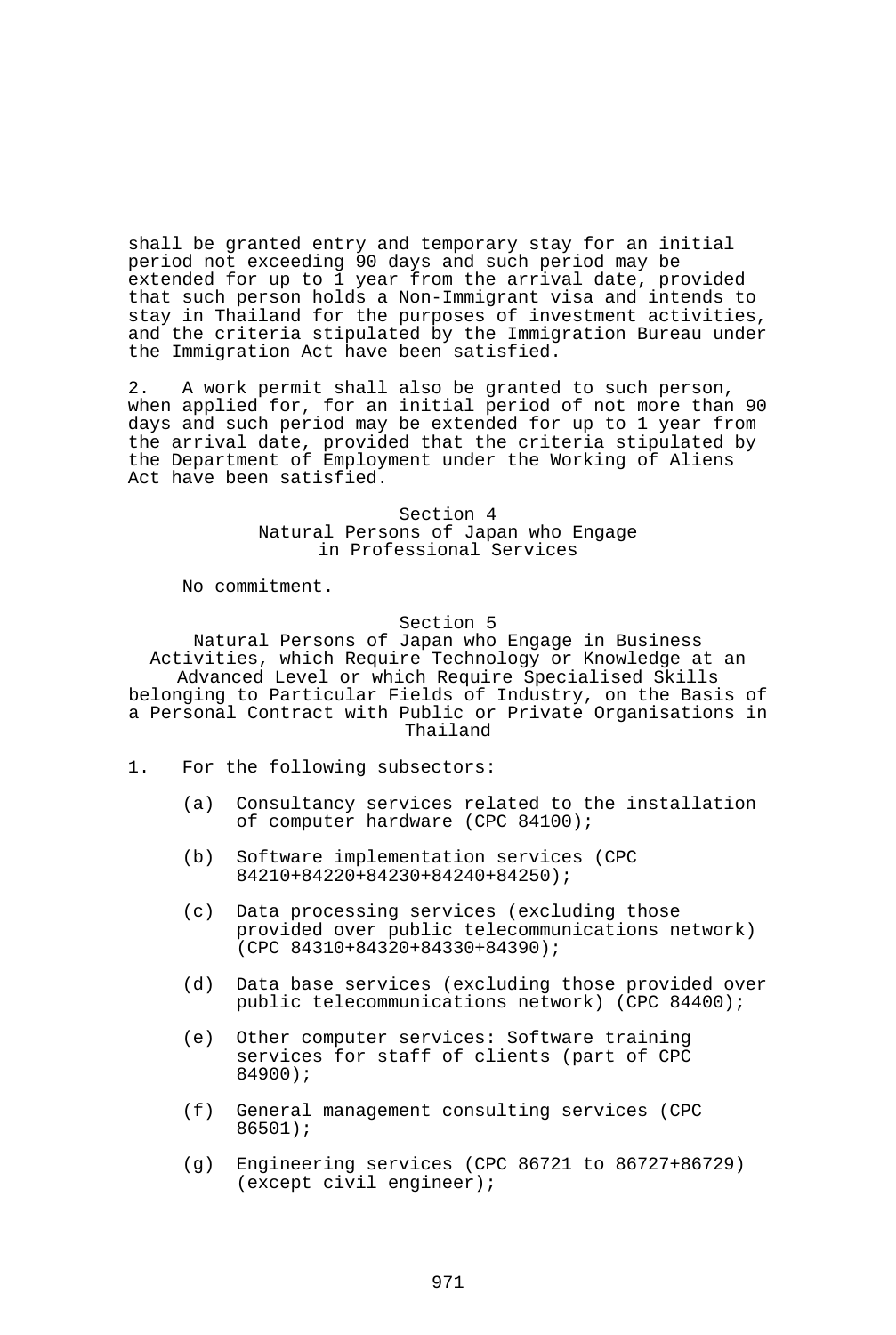- (h) Hotel lodging services (CPC 64110); and
- (i) Restaurant services (CPC 64210),

a natural person of Japan, who is employed under an employment contract by a juridical person in Thailand and holds a Non-Immigrant visa, shall be granted entry and temporary stay for an initial period of not more than 90 days or the duration of the employment contract, whichever is less, and a work permit, when applied for, to be valid during such period, provided that the criteria stipulated by the Department of Employment under the Working of Aliens Act and the Immigration Bureau under the Immigration Act have been satisfied.

2. The juridical person referred to in paragraph 1 above must be a registered limited liability company under Thai law and engaged in substantive business operations in Thailand and have at least fully paid up capital of 2 million baht per 1 foreigner employed. The total number of foreigners is limited to 10 persons per company.

3. Specific commitments under this Section are subject to the following conditions and, where applicable, those in Thailand's Schedule of specific commitments under Chapter 7.

- (a) The natural person concerned has met the requirements prescribed for "Specialist" under Note of Section 2 and been engaging in the activity concerned for a period of not less than 1 year immediately preceding the date of his application for admission.
- (b) The natural person concerned must possess the necessary academic qualifications and professional experience as specified for the activity concerned.
- (c) The employment contract has to be obtained for a supply of the relevant service without conferring entitlement to practice as a licensed professional in Thailand.

Section 6 Instructors

- 1. For the following subsectors:
	- (a) International and National School Education Services (excluding adult and other education services) (part of CPC 9219 + CPC 9221+9222);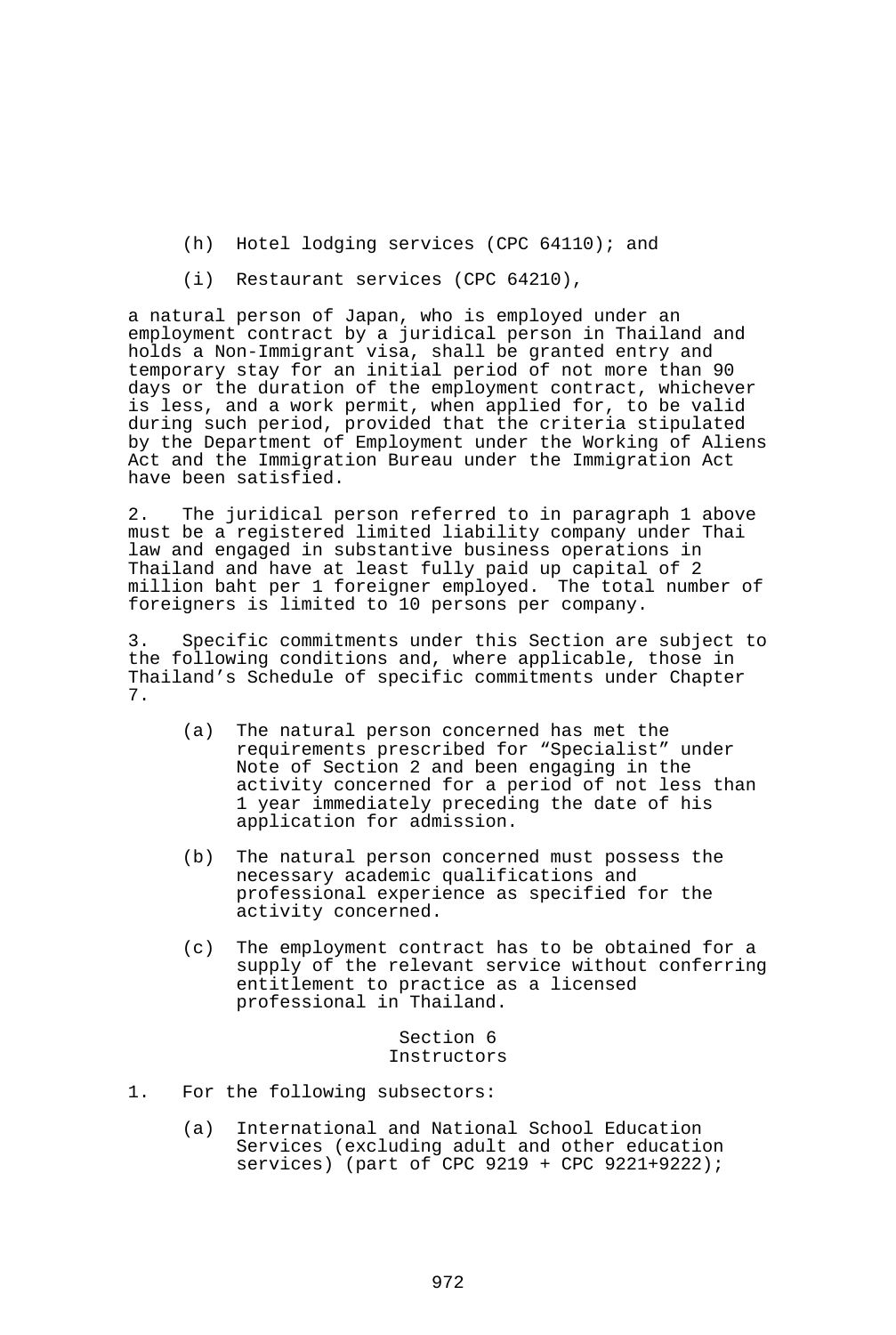- (b) Technical and Vocational Education Services (CPC 9223+9224);
- (c) Higher education services (CPC 923);
- (d) Professional and/or Short Courses Education Services (CPC 92400); and
- (e) Other education services (CPC 92900),

a natural person of Japan, who is invited or to be employed by an educational institution duly established and registered in Thailand and holds a Non-Immigrant visa, shall be granted entry and temporary stay for an initial period not exceeding 6 months from the arrival date or the duration of the employment period, whichever is less, and a work permit, when applied for, to be valid during such period, provided that the criteria stipulated by the Department of Employment under the Working of Aliens Act and the Immigration Bureau under the Immigration Act have been satisfied.

2. The person referred to in paragraph 1 above must possess qualification and experience set by the educational institution that invites or employs such person and the Ministry of Education of Thailand, where applicable.

3. The conditions in Thailand's Schedule of specific commitments under Chapter 7 shall apply, where applicable. The employment contract has to be obtained for a supply of the relevant service without conferring entitlement to a licence to teach in Thailand.

- B. Specific Commitments under Article 118
- 1. Application for work permit and visa

 Proof of visa application is not required when the employers apply for a work permit in Thailand under Section 8 of the Working of Aliens Act and, in normal circumstances, proof of work permit application under Section 8 of the Working of Aliens Act is not required when natural persons of Japan apply for a Non-Immigrant B visa in Japan.

2. Access to One Stop Service Centre for Visa and Work Permit

 (a) (i) Japanese intra-corporate transferees of a branch or affiliate importing foreign currencies into Thailand not less than 3 million baht;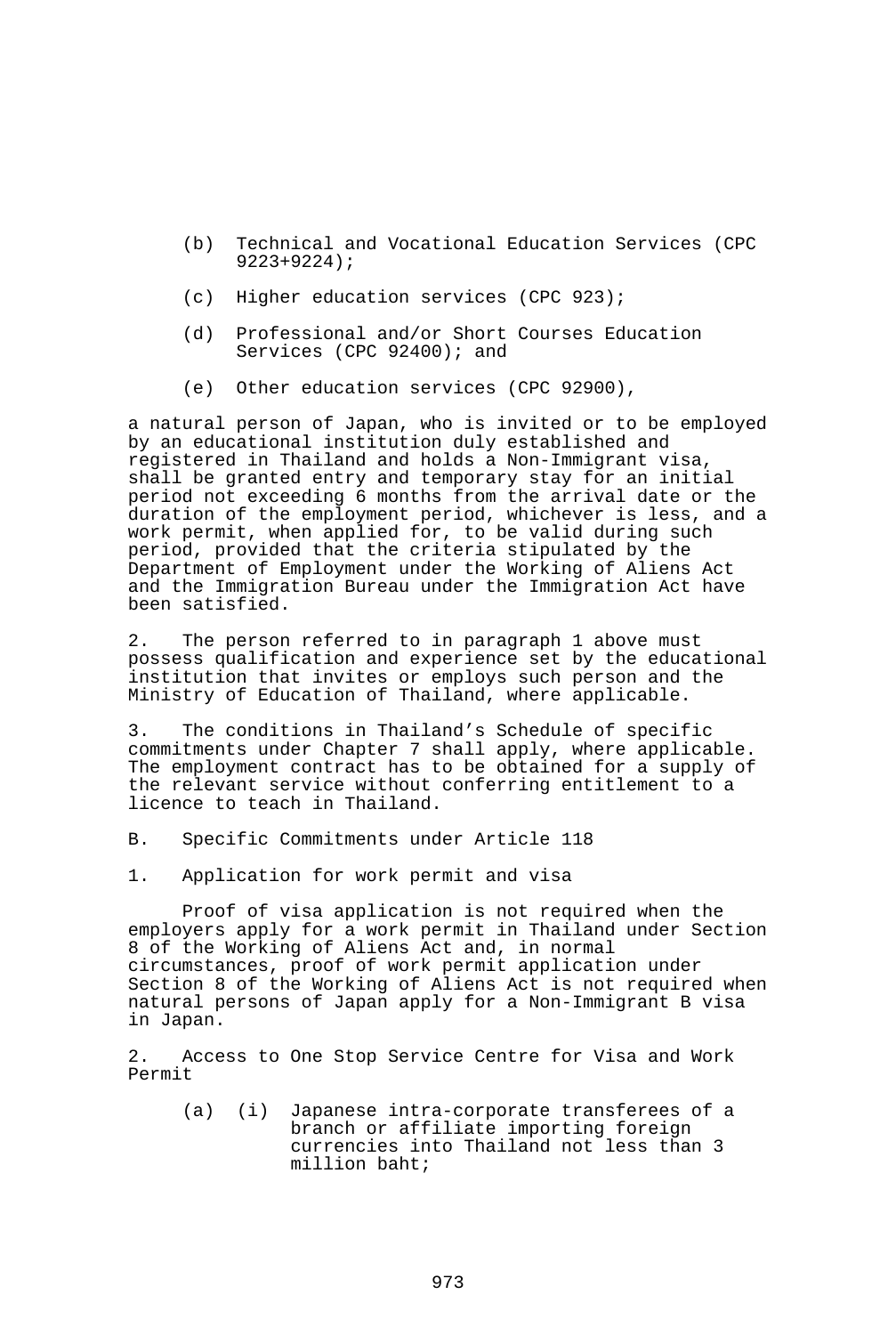- (ii) Natural persons of Japan who are employed under an employment contract by a public or private organisation registered and engaged in substantive business operations in Thailand with fully paid up registered capital not less than 2 million baht; and
- (iii) Japanese investors having at least fully paid up capital of 2 million baht,

 will have access to the one stop service centre for visa and work permit.

- (b) To obtain temporary stay and work permit, natural persons of Japan under any of the above-mentioned categories will have to fulfil the documentary requirements of Thailand as notified to Japan from time to time.
- 3. Income Requirement

 Thailand shall not require more than 50,000 baht of monthly income as a condition for granting extension of temporary stay to natural persons of Japan.

- Note: The amounts of money referred to under paragraphs 2 and 3 may be subject to review under the Sub-Committee on Movement of Natural Persons set up under Article 120, as necessary, to reflect appropriate inflation or deflation adjustments.
- C. Issues for Further Negotiations under Article 121

 Thailand shall enter into negotiations with Japan under the Sub-Committee on Movement of Natural Persons set up under Article 120 on the following issues:

- (a) the immigration requirement on hiring four Thais for each foreigner in granting stay, aiming at easing such requirement, with a view to reaching a conclusion of the negotiations not later than 3 years after the entry into force of this Agreement;
- (b) the quantitative restriction of maximum 10 foreigners for 1 company as a requirement for issuing work permit, aiming at easing such restriction, with a view to reaching a conclusion of the negotiations not later than 2 years after the entry into force of this Agreement;